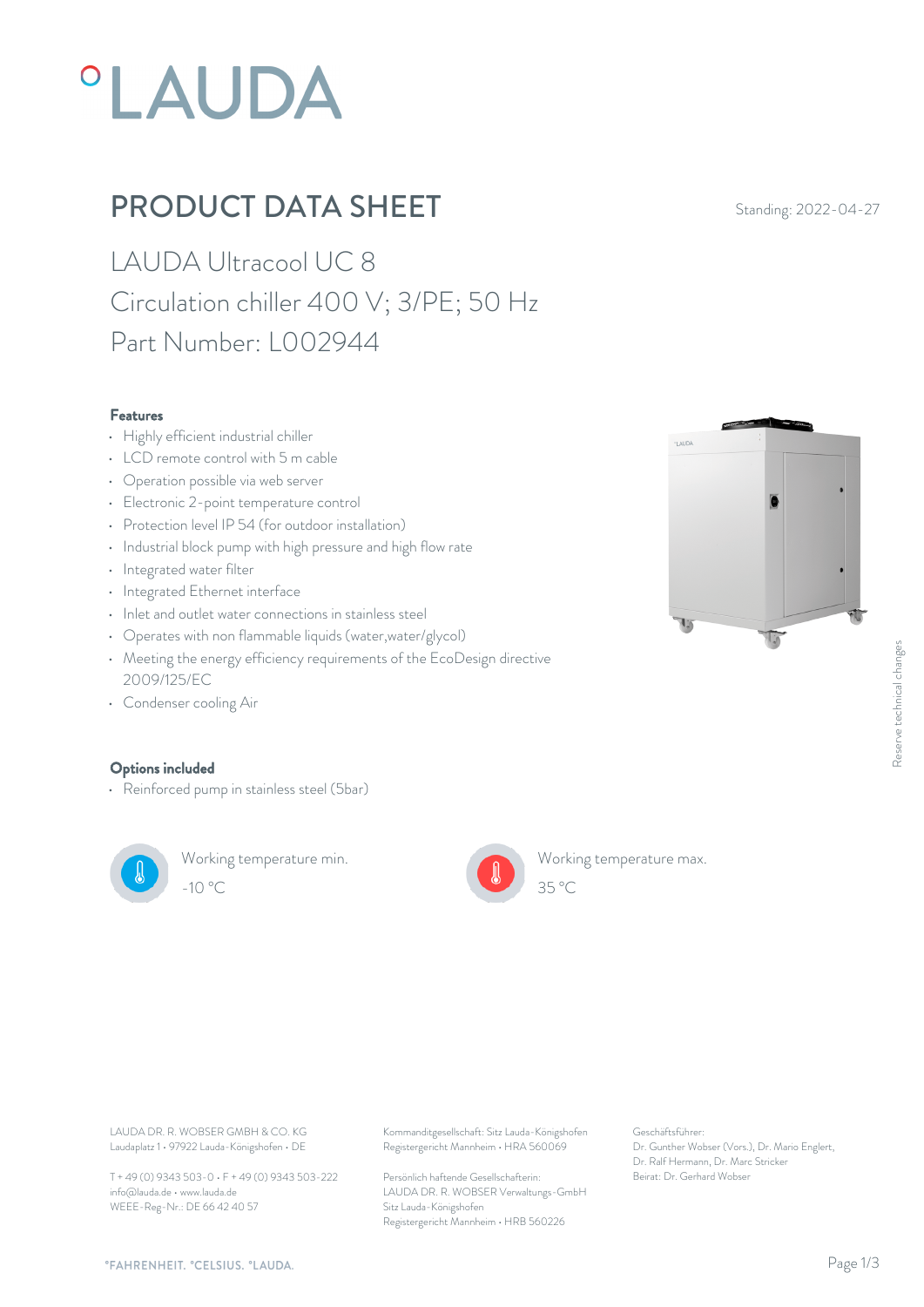

## PRODUCT DATA SHEET Standing: 2022-04-27

LAUDA Ultracool UC 8 Circulation chiller 400 V; 3/PE; 50 Hz Part Number: L002944

### Technical Features

| Working temperature range                                                                                                                                                  | $-1035 °C$                                |                                                                                                           |                           |
|----------------------------------------------------------------------------------------------------------------------------------------------------------------------------|-------------------------------------------|-----------------------------------------------------------------------------------------------------------|---------------------------|
| Ambient temperature range                                                                                                                                                  | $-1550 °C$                                |                                                                                                           |                           |
| Temperature stability                                                                                                                                                      | $0.5 \pm K$                               |                                                                                                           |                           |
| Filling volume max.                                                                                                                                                        | 35 L                                      |                                                                                                           |                           |
| Pump Pressure max.                                                                                                                                                         | 5.6 bar                                   |                                                                                                           |                           |
| Pump Pressure nominal                                                                                                                                                      | 5.3 bar                                   |                                                                                                           |                           |
| Pump flow rate pressure max.                                                                                                                                               | 133 L/min                                 |                                                                                                           |                           |
| Pump flow rate nominal                                                                                                                                                     | 26.6 L/min                                |                                                                                                           |                           |
| In / Outlet connection thread (inside)                                                                                                                                     | Rp1                                       |                                                                                                           |                           |
| Overall dimensions (WxDxH)                                                                                                                                                 | 720 x 910 x 1280 mm                       |                                                                                                           |                           |
| Weight                                                                                                                                                                     | 150 kg                                    |                                                                                                           |                           |
| Power consumption max.                                                                                                                                                     | 3.8 kW                                    |                                                                                                           | Reserve technical changes |
| Noise level                                                                                                                                                                | $61\,\text{dB(A)}$                        |                                                                                                           |                           |
| Refrigerant stage 1                                                                                                                                                        | R-410A (GWP 2088); 1.300 kg; 2.7 t CO2-eq |                                                                                                           |                           |
| <b>SEPR</b>                                                                                                                                                                | 6.44                                      |                                                                                                           |                           |
| Power supply                                                                                                                                                               | 400 V; 3/PE; 50 Hz                        |                                                                                                           |                           |
| Power plug                                                                                                                                                                 | $- - -$                                   |                                                                                                           |                           |
|                                                                                                                                                                            |                                           |                                                                                                           |                           |
| LAUDA DR. R. WOBSER GMBH & CO. KG<br>Kommanditgesellschaft: Sitz Lauda-Königshofen<br>Laudaplatz 1 · 97922 Lauda-Königshofen · DE<br>Registergericht Mannheim · HRA 560069 |                                           | Geschäftsführer:<br>Dr. Gunther Wobser (Vors.), Dr. Mario Englert,<br>Dr. Ralf Hermann, Dr. Marc Stricker |                           |
| T + 49 (0) 9343 503-0 · F + 49 (0) 9343 503-222                                                                                                                            | Persönlich haftende Gesellschafterin:     | Beirat: Dr. Gerhard Wobser                                                                                |                           |

T + 49 (0) 9343 503-0 • F + 49 (0) 9343 503-222 info@lauda.de • www.lauda.de WEEE-Reg-Nr.: DE 66 42 40 57

> Persönlich haftende Gesellschafterin: Beirat: Dr. Gerhard Wobser LAUDA DR. R. WOBSER Verwaltungs-GmbH Sitz Lauda-Königshofen Registergericht Mannheim • HRB 560226